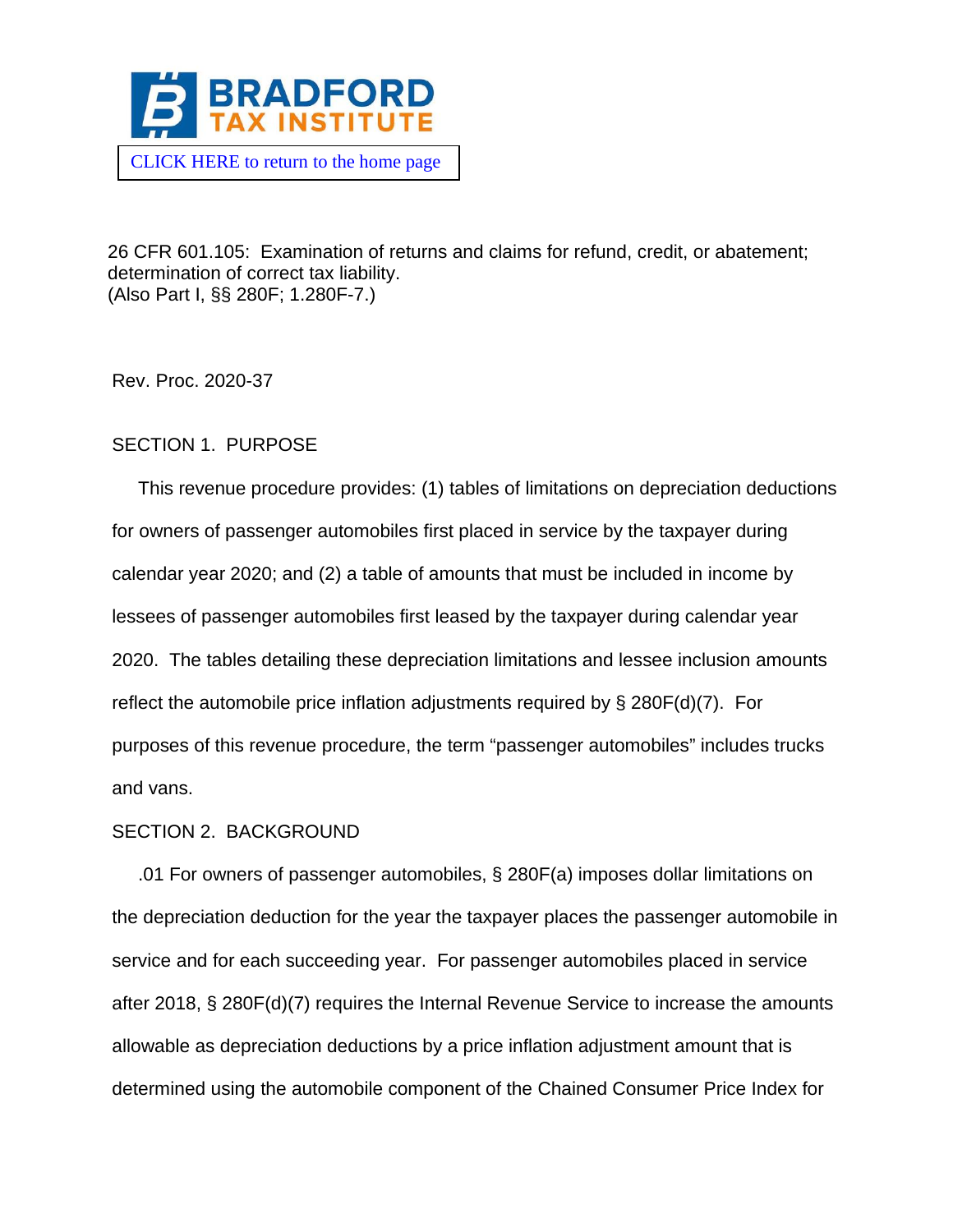all Urban Consumers published by the Department of Labor.

 .02 Section 168(k)(1) provides that, in the case of qualified property, the depreciation deduction allowed under § 167(a) for the taxable year in which the property is placed in service includes an allowance equal to the applicable percentage of the property's adjusted basis (hereinafter, referred to as "§ 168(k) additional first year depreciation deduction"). Pursuant to  $\S$  168(k)(6)(A), the applicable percentage is 100 percent for qualified property acquired and placed in service after September 27, 2017, and placed in service before January 1, 2023, and is phased down 20 percent each year for property placed in service through December 31, 2026. Pursuant to § 168(k)(8)(D)(i), no § 168(k) additional first year depreciation deduction is allowed or allowable for qualified property acquired by the taxpayer before September 28, 2017, and placed in service by the taxpayer after 2019. For qualified property acquired and placed in service after September 27, 2017, § 168(k)(2)(F)(i) increases the first-year depreciation allowed under  $\S 280F(a)(1)(A)(i)$  by \$8,000.

 .03 Tables 1 and 2 of this revenue procedure provide depreciation limitations for passenger automobiles placed in service during calendar year 2020. Table 1 provides depreciation limitations for passenger automobiles acquired by the taxpayer after September 27, 2017, and placed in service by the taxpayer during calendar year 2020, for which the § 168(k) additional first year depreciation deduction applies. Table 2 provides depreciation limitations for passenger automobiles placed in service during calendar year 2020 for which no § 168(k) additional first year depreciation deduction applies. The § 168(k) additional first year depreciation deduction does not apply for 2020 if the taxpayer: (1) did not use the passenger automobile during 2020 more than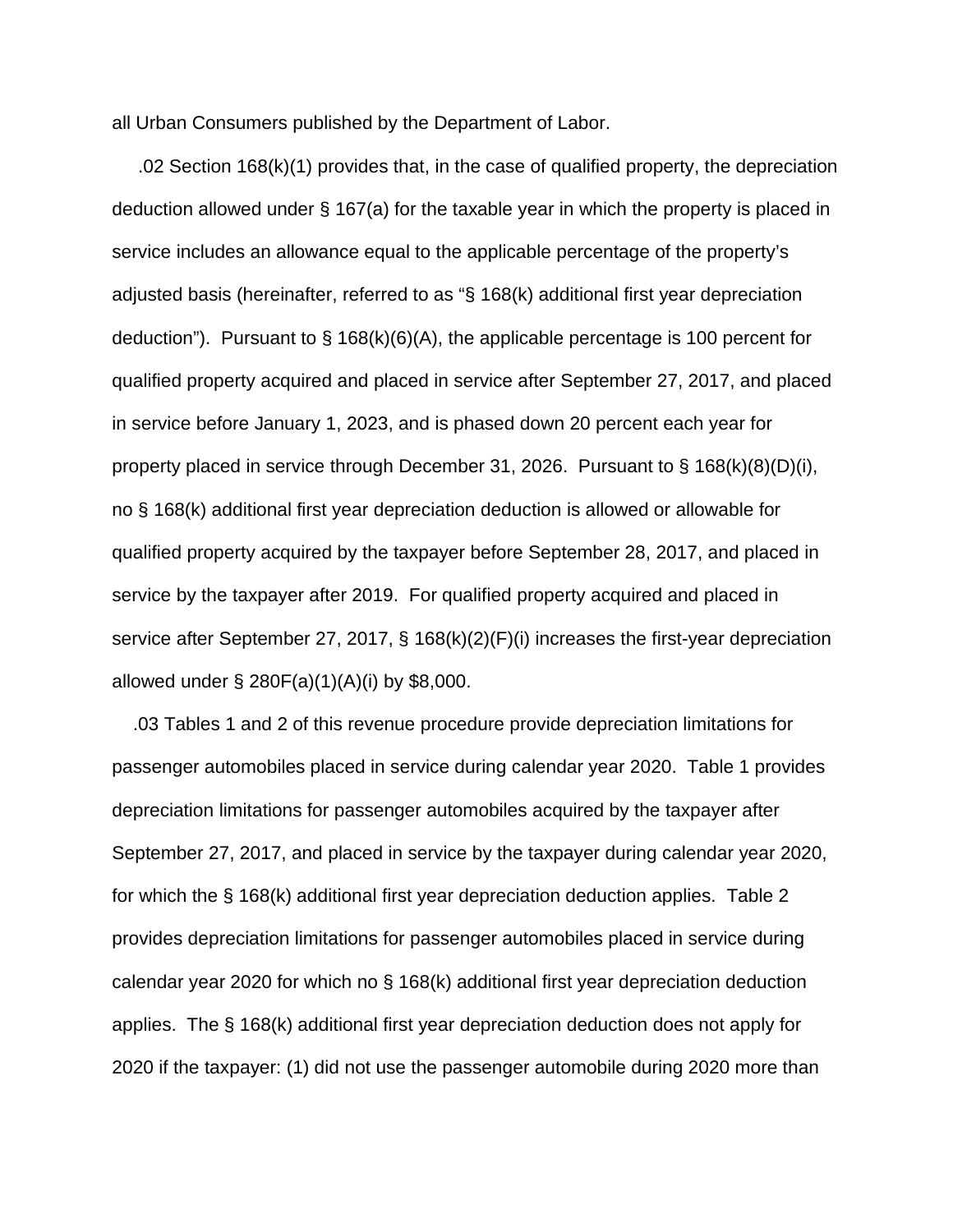50 percent for business purposes; (2) elected out of the § 168(k) additional first year depreciation deduction pursuant to  $\S$  168(k)(7) for the class of property that includes passenger automobiles; (3) acquired the passenger automobile used and the acquisition of such property did not meet the acquisition requirements in § 168(k)(2)(E)(ii); or (4) acquired the passenger automobile before September 28, 2017, and placed it in service after 2019.

 .04 Section 280F(c)(2) requires a reduction to the amount of deduction allowed to the lessee of a leased passenger automobile. Pursuant to  $\S$  280F(c)(3), the reduction must be substantially equivalent to the limitations on the depreciation deductions imposed on owners of passenger automobiles. Under § 1.280F-7(a) of the Income Tax Regulations, this reduction requires a lessee to include in gross income an amount determined by applying a formula to the amount obtained from a table. Table 3 applies to lessees of passenger automobiles. This table shows income inclusion amounts for a range of fair market values for each taxable year after the passenger automobile is first leased.

#### SECTION 3. SCOPE

 .01 The limitations on depreciation deductions in section 4.01(2) of this revenue procedure apply to passenger automobiles, other than leased passenger automobiles, that are placed in service by the taxpayer in calendar year 2020, and continue to apply for each taxable year that the passenger automobile remains in service.

 .02 The table in section 4.02 of this revenue procedure applies to leased passenger automobiles for which the lease term begins during calendar year 2020. Lessees of these passenger automobiles must use these tables to determine the inclusion amount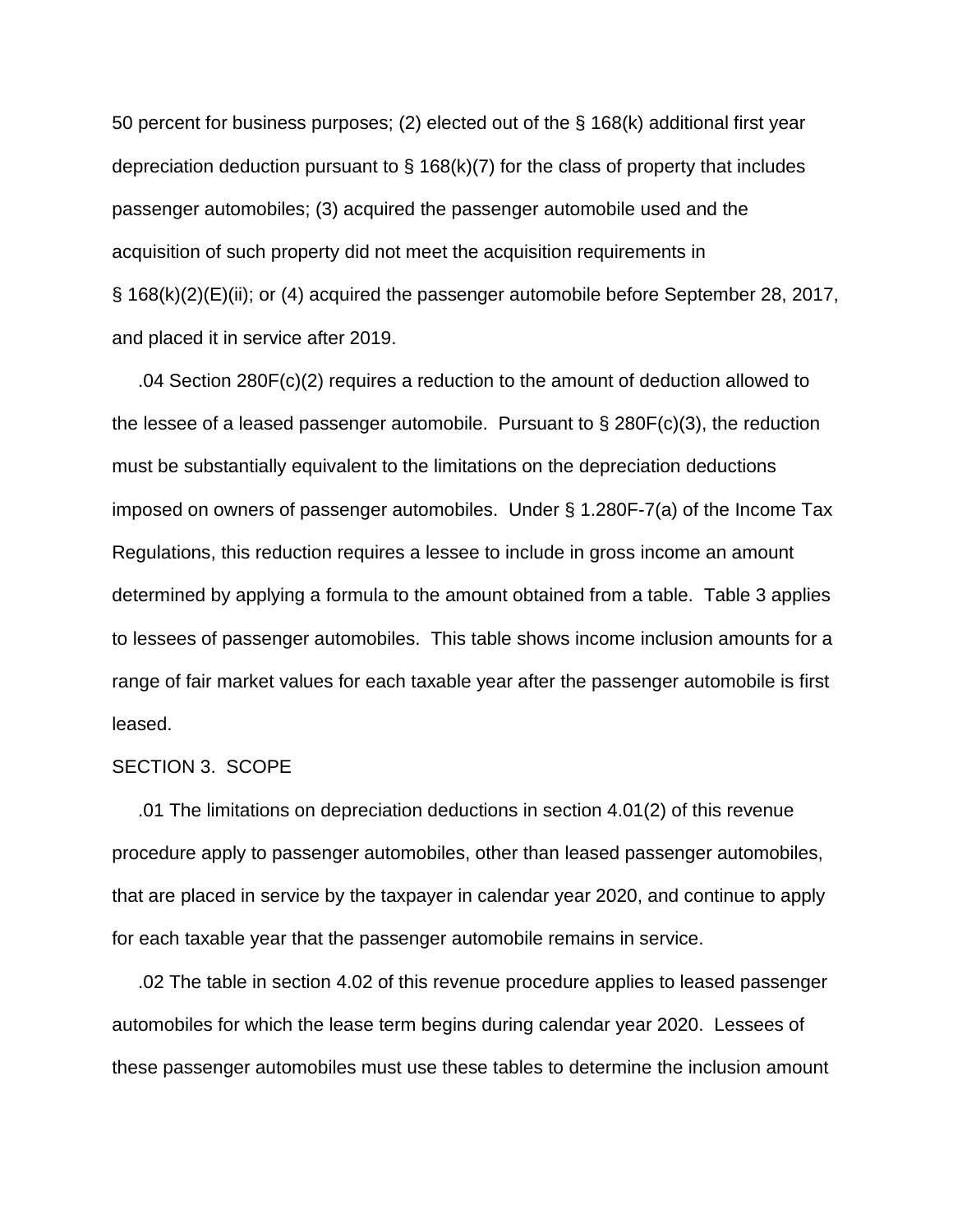for each taxable year during which the passenger automobile is leased. See Rev. Proc. 2015-19, 2015-8 I.R.B. 656, as amplified and modified by section 4.03 of Rev. Proc. 2016-23, 2016-16 I.R.B. 581, for passenger automobiles first leased during calendar year 2015, Rev. Proc. 2016-23 for passenger automobiles first leased during calendar year 2016, Rev. Proc. 2017-29, 2017-14 I.R.B. 1065, for passenger automobiles first leased during calendar year 2017, Rev. Proc. 2018-25, 2018-18 I.R.B. 543, for passenger automobiles first leased during calendar year 2018, and Rev. Proc. 2019-26, 2019-24 I.R.B. 1323, for passenger automobiles first leased during calendar year 2019. SECTION 4. APPLICATION

### .01 Limitations on Depreciation Deductions for Certain Automobiles.

(1) Amount of the inflation adjustment. Under  $\S$  280F(d)(7)(B)(i), the automobile price inflation adjustment for any calendar year is the percentage (if any) by which the C-CPI-U automobile component for October of the preceding calendar year exceeds the automobile component of the CPI (as defined in  $\S 1(f)(4)$ ) for October of 2017, multiplied by the amount determined under  $\S 1(f)(3)(B)$ . The amount determined under  $\S 1(f)(3)(B)$  is the amount obtained by dividing the new vehicle component of the C-CPI-U for calendar year 2016 by the new vehicle component of the CPI for calendar year 2016, where the C-CPI-U and the CPI for calendar year 2016 means the average of such amounts as of the close of the 12-month period ending on August 31, 2016. Section 280F(d)(7)(B)(ii) defines the term "C-CPI-U automobile component" as the automobile component of the Chained Consumer Price Index for All Urban Consumers as described in § 1(f)(6). The product of the October 2017 CPI new vehicle component (144.868) and the amount determined under § 1(f)(3)(B) (0.694370319) is 100.592.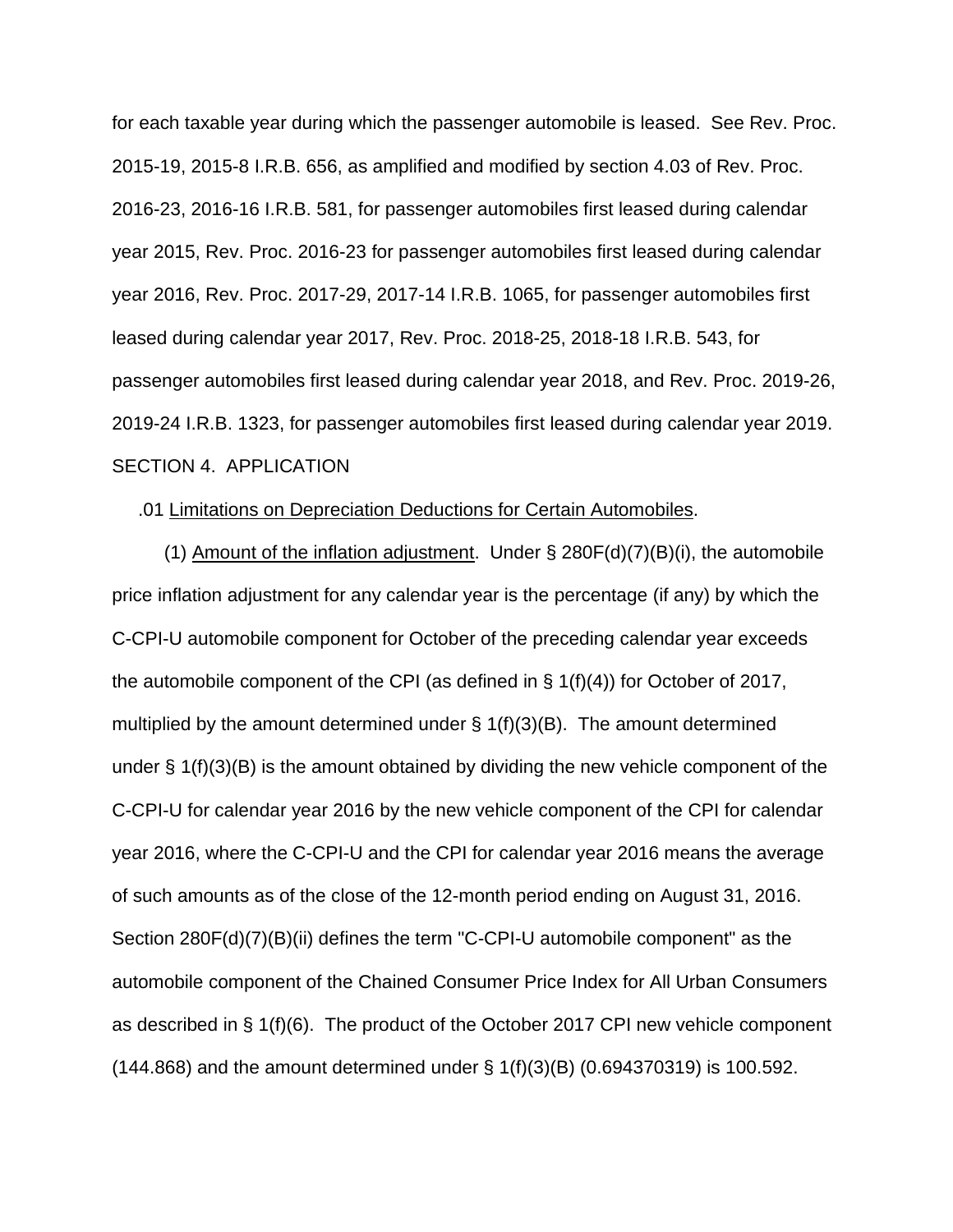The new vehicle component of the C-CPI-U released in November 2019 was 101.332 for October 2019. The October 2019 C-CPI-U new vehicle component exceeded the product of the October 2017 CPI new vehicle component and the amount determined under § 1(f)(3)(B) by 0.74 (101.332 - 100.592). The percentage by which the C-CPI-U new vehicle component for October 2019 exceeds the product of the new vehicle component of the CPI for October of 2017 and the amount determined under §  $1(f)(3)(B)$  is 0.736 percent (0.74/100.592 x 100%), the automobile price inflation adjustment for 2020 for passenger automobiles. The dollar limitations in § 280F(a) are therefore multiplied by a factor of 0.00736, and the resulting increases, after rounding to the nearest \$100, are added to the 2018 limitations to give the depreciation limitations applicable to passenger automobiles for calendar year 2020. This adjustment applies to all passenger automobiles that are first placed in service in calendar year 2020.

 (2) Amount of the limitation. Tables 1 and 2 contain the dollar amount of the depreciation limitation for each taxable year for passenger automobiles a taxpayer places in service during calendar year 2020. Use Table 1 for a passenger automobile to which the § 168(k) additional first year depreciation deduction applies that is acquired by the taxpayer after September 27, 2017, and placed in service by the taxpayer during calendar year 2020; and Table 2 for a passenger automobile for which no § 168(k) additional first year depreciation deduction applies.

| REV. PROC. 2020-37 TABLE 1                                                                                                                                                                                                         |          |  |  |  |  |
|------------------------------------------------------------------------------------------------------------------------------------------------------------------------------------------------------------------------------------|----------|--|--|--|--|
| DEPRECIATION LIMITATIONS FOR PASSENGER AUTOMOBILES ACQUIRED<br>AFTER SEPTEMBER 27, 2017, AND PLACED IN SERVICE DURING CALENDAR<br>YEAR 2020, FOR WHICH THE § 168(k) ADDITIONAL FIRST YEAR DEPRECIATION<br><b>DEDUCTION APPLIES</b> |          |  |  |  |  |
| Tax Year                                                                                                                                                                                                                           | Amount   |  |  |  |  |
| 1st Tax Year                                                                                                                                                                                                                       | \$18,100 |  |  |  |  |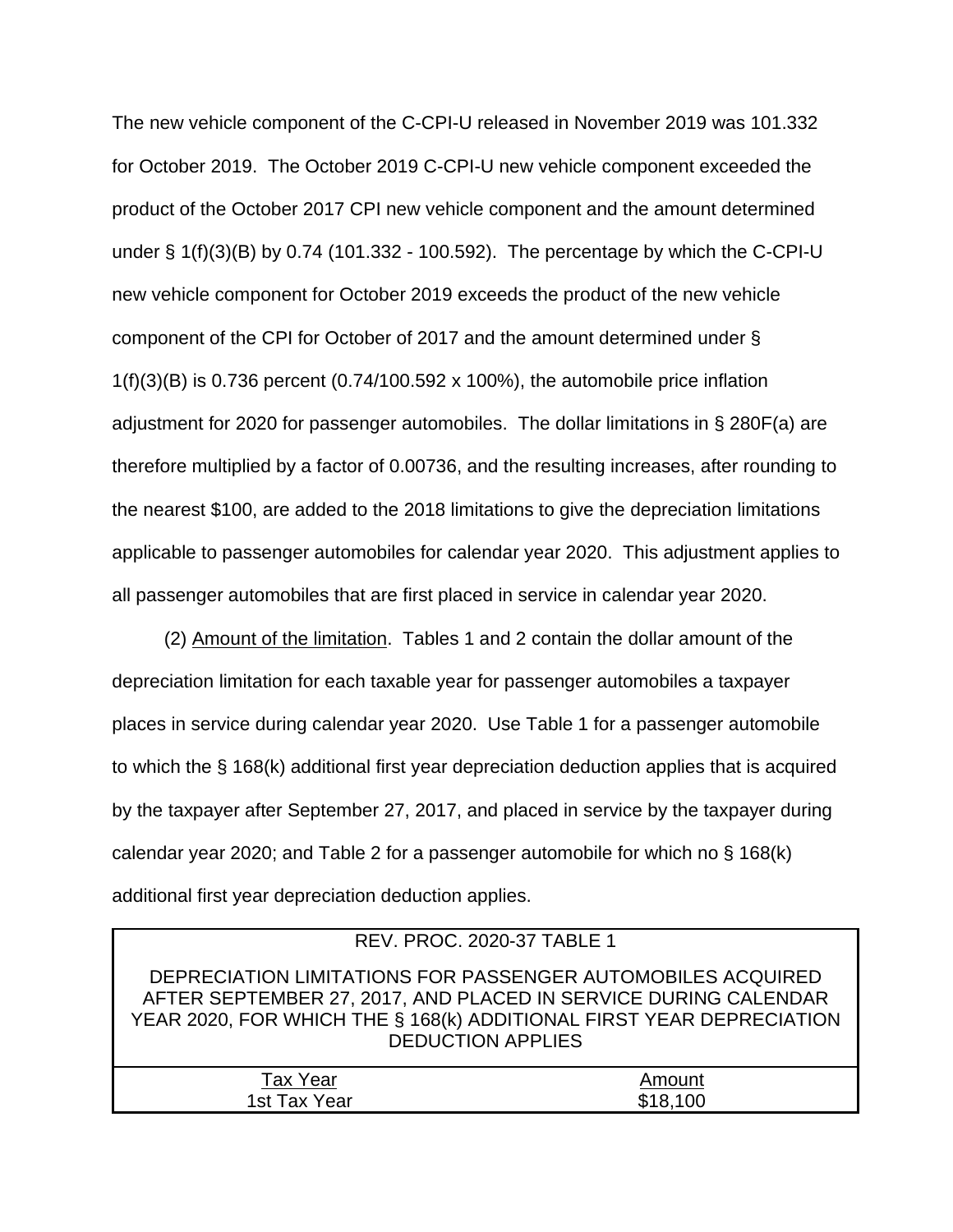| 2nd Tax Year         | \$16,100 |
|----------------------|----------|
| 3rd Tax Year         | \$9,700  |
| Each Succeeding Year | \$5,760  |

## REV. PROC. 2020-37 TABLE 2

### DEPRECIATION LIMITATIONS FOR PASSENGER AUTOMOBILES PLACED IN SERVICE DURING CALENDAR YEAR 2020 FOR WHICH NO § 168(k) ADDITIONAL FIRST YEAR DEPRECIATION DEDUCTION APPLIES

| <b>Tax Year</b>      | Amount   |  |
|----------------------|----------|--|
| 1st Tax Year         | \$10,100 |  |
| 2nd Tax Year         | \$16,100 |  |
| 3rd Tax Year         | \$9,700  |  |
| Each Succeeding Year | \$5,760  |  |
|                      |          |  |

.02 Inclusions in Income of Lessees of Passenger Automobiles.

A taxpayer must follow the procedures in § 1.280F-7(a) for determining the

income inclusion amounts for passenger automobiles first leased in calendar year 2020.

In applying these procedures, lessees of passenger automobiles should use Table 3 of this revenue procedure.

| <b>REV. PROC. 2020-37 TABLE 3</b><br>DOLLAR AMOUNTS FOR PASSENGER AUTOMOBILES |                                              |                                                   |                 |                 |                 |                |
|-------------------------------------------------------------------------------|----------------------------------------------|---------------------------------------------------|-----------------|-----------------|-----------------|----------------|
|                                                                               |                                              | WITH A LEASE TERM BEGINNING IN CALENDAR YEAR 2020 |                 |                 |                 |                |
|                                                                               | Fair Market Value of<br>Passenger Automobile | <b>Tax Year During Lease</b>                      |                 |                 |                 |                |
| Over                                                                          | Not Over                                     | 1 <sup>st</sup>                                   | 2 <sub>nd</sub> | 3 <sup>rd</sup> | 4 <sup>th</sup> | $5th$ & later  |
|                                                                               |                                              |                                                   |                 |                 |                 |                |
| \$50,000                                                                      | \$51,000                                     | 0                                                 |                 | 0               | 2               | $\overline{2}$ |
| 51,000                                                                        | 52,000                                       | $\overline{2}$                                    | 6               | 9               | 10              | 13             |
| 52,000                                                                        | 53,000                                       | 5                                                 | 11              | 17              | 20              | 24             |
| 53,000                                                                        | 54,000                                       | 7                                                 | 17              | 24              | 30              | 35             |
| 54,000                                                                        | 55,000                                       | 10                                                | 22              | 32              | 39              | 46             |
| 55,000                                                                        | 56,000                                       | 12                                                | 27              | 41              | 48              | 57             |
| 56,000                                                                        | 57,000                                       | 15                                                | 32              | 49              | 58              | 68             |
| 57,000                                                                        | 58,000                                       | 17                                                | 38              | 56              | 68              | 79             |
| 58,000                                                                        | 59,000                                       | 19                                                | 44              | 64              | 77              | 90             |
| 59,000                                                                        | 60,000                                       | 22                                                | 49              | 72              | 87              | 100            |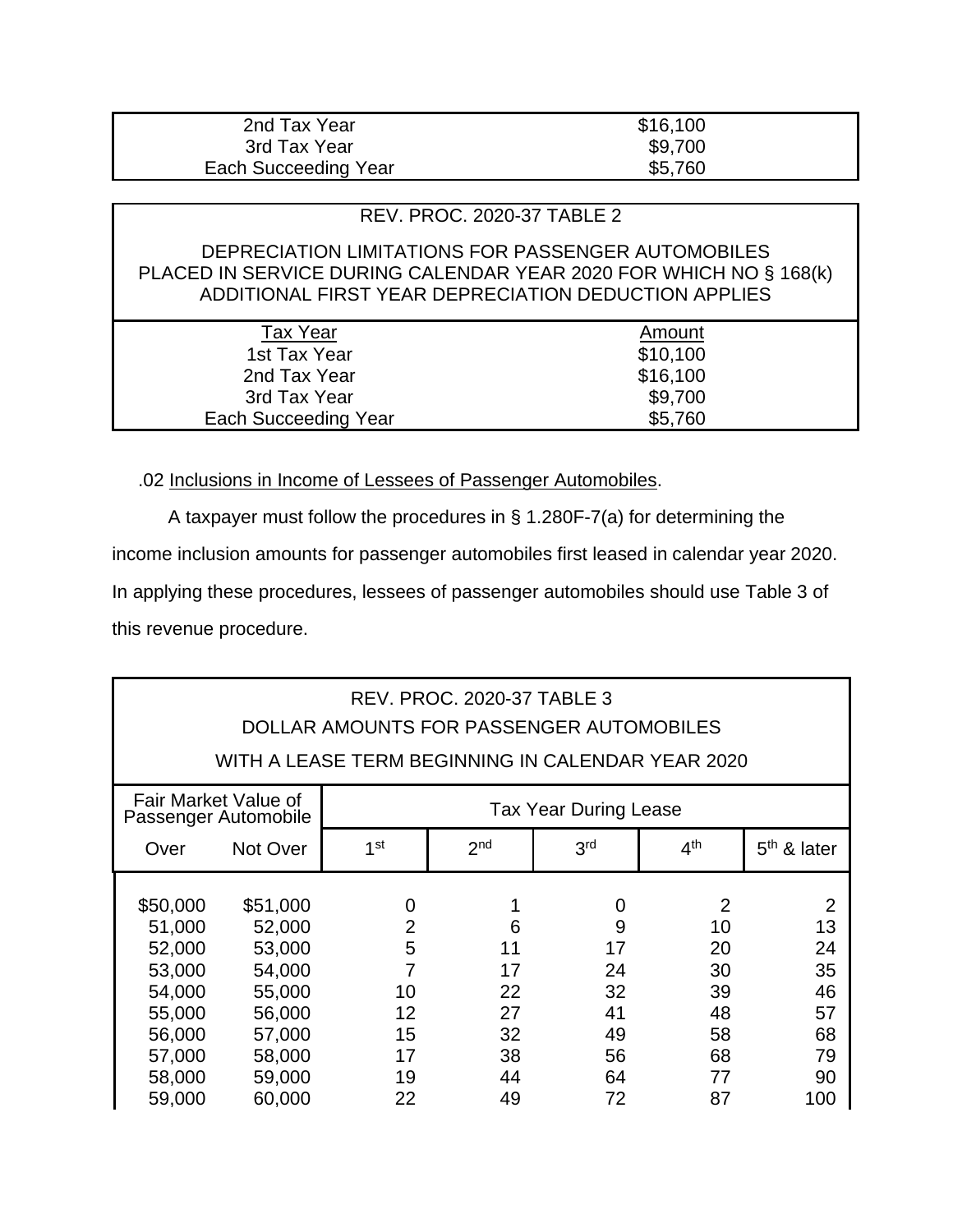| REV. PROC. 2020-37 TABLE 3 |                                                                              |                                                   |                 |                 |                 |               |
|----------------------------|------------------------------------------------------------------------------|---------------------------------------------------|-----------------|-----------------|-----------------|---------------|
|                            |                                                                              | DOLLAR AMOUNTS FOR PASSENGER AUTOMOBILES          |                 |                 |                 |               |
|                            |                                                                              | WITH A LEASE TERM BEGINNING IN CALENDAR YEAR 2020 |                 |                 |                 |               |
|                            | Fair Market Value of<br><b>Tax Year During Lease</b><br>Passenger Automobile |                                                   |                 |                 |                 |               |
| Over                       | Not Over                                                                     | 1 <sup>st</sup>                                   | 2 <sub>nd</sub> | 3 <sup>rd</sup> | 4 <sup>th</sup> | $5th$ & later |
| 60,000                     | 62,000                                                                       | $\overline{26}$                                   | 56              | 84              | 102             | 117           |
| 62,000                     | 64,000                                                                       | 30                                                | 68              | 99              | 121             | 139           |
| 64,000                     | 66,000                                                                       | 35                                                | 78              | 116             | 139             | 161           |
| 66,000                     | 68,000                                                                       | 40                                                | 89              | 131             | 159             | 183           |
| 68,000                     | 70,000                                                                       | 45                                                | 99              | 148             | 177             | 205           |
| 70,000                     | 72,000                                                                       | 50                                                | 110             | 163             | 197             | 227           |
| 72,000                     | 74,000                                                                       | 55                                                | 121             | 179             | 215             | 249           |
| 74,000                     | 76,000                                                                       | 60                                                | 131             | 195             | 235             | 271           |
| 76,000                     | 78,000                                                                       | 64                                                | 142             | 211             | 254             | 293           |
| 78,000                     | 80,000                                                                       | 69                                                | 153             | 227             | 272             | 315           |
| 80,000                     | 85,000                                                                       | 78                                                | 172             | 254             | 306             | 353           |
| 85,000                     | 90,000                                                                       | 90                                                | 198             | 295             | 353             | 408           |
| 90,000                     | 95,000                                                                       | 102                                               | 225             | 334             | 401             | 463           |
| 95,000                     | 100,000                                                                      | 114                                               | 252             | 373             | 449             | 518           |
| 100,000                    | 110,000                                                                      | 133                                               | 292             | 433             | 520             | 600           |
| 110,000                    | 120,000                                                                      | 157                                               | 345             | 513             | 615             | 710           |
| 120,000                    | 130,000                                                                      | 181                                               | 399             | 592             | 710             | 820           |
| 130,000                    | 140,000                                                                      | 206                                               | 452             | 671             | 805             | 931           |
| 140,000                    | 150,000                                                                      | 230                                               | 506             | 750             | 901             | 1,040         |
| 150,000                    | 160,000                                                                      | 254                                               | 559             | 830             | 996             | 1,150         |
| 160,000                    | 170,000                                                                      | 279                                               | 612             | 909             | 1,091           | 1,260         |
| 170,000                    | 180,000                                                                      | 303                                               | 666             | 988             | 1,186           | 1,370         |
| 180,000                    | 190,000                                                                      | 327                                               | 720             | 1,067           | 1,281           | 1,480         |
| 190,000                    | 200,000                                                                      | 351                                               | 773             | 1,147           | 1,377           | 1,589         |
| 200,000                    | 210,000                                                                      | 376                                               | 826             | 1,227           | 1,471           | 1,700         |
| 210,000                    | 220,000                                                                      | 400                                               | 880             | 1,306           | 1,566           | 1,810         |
| 220,000                    | 230,000                                                                      | 424                                               | 934             | 1,385           | 1,661           | 1,920         |
| 230,000                    | 240,000                                                                      | 449                                               | 987             | 1,464           | 1,757           | 2,029         |
| 240,000                    | and over                                                                     | 473                                               | 1,040           | 1,544           | 1,852           | 2,139         |

# SECTION 5. EFFECTIVE DATE

This revenue procedure applies to passenger automobiles that a taxpayer first

places in service or first leases during calendar year 2020.

SECTION 6. DRAFTING INFORMATION